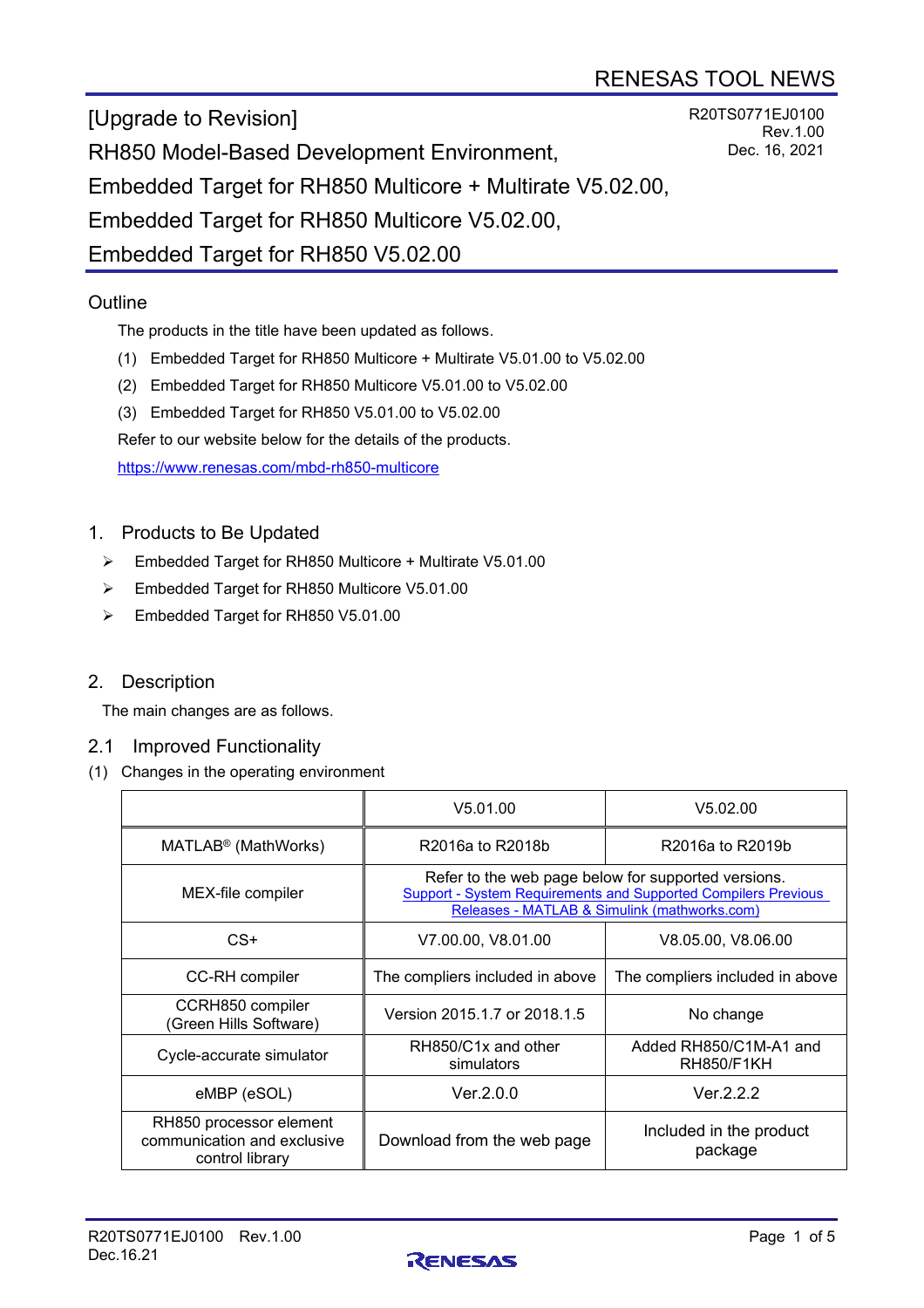(2) Change in the microcontroller "Select Device Name" dialog

Microcontrollers are sorted by series.

| RH850 Device<br>R7F701Z06<br>$\blacktriangle$<br>R7F701Z06<br><sup>1</sup> [+/-] RH850 Device<br>R7F701706<br>R7F701Z06<br><b>白 ● RH850/C1H</b><br>R7F701Z05<br><b>C</b> R7F701270<br>R7F701Z05<br>R7F701Z12<br><b>@ R7F701260EABG</b><br>R7F701Z12<br><b>@ RH850/C1M</b><br>R7F701Z11<br>由<br>R7F701Z11<br><b>@</b> RH850/C1M-A1<br>由<br>R7F701270<br>R7F701260EABG<br><b>@</b> RH850/C1M-A2<br>由<br>R7F701271<br><b>@</b> RH850/D1L1<br>审<br>R7F701263AFP<br>R7F701304<br><b>&amp;</b> RH850/D1L2<br>由<br>R7F701305<br><b>@</b> RH850/D1L2H<br>由<br>R7F701310<br>R7F701311<br><b>@</b> RH850/D1M1<br>由<br>R7F701312<br>R7F701313<br><b>&amp;</b> RH850/D1M1-V2<br>由<br>R7F701314<br><b>@</b> RH850/D1M1A<br>审<br>R7F701315<br>R7F701318<br><b>RH850/D1M1H</b><br>审 | $\times$<br>Select Device Nam | ×<br>▲ Select Device |
|----------------------------------------------------------------------------------------------------------------------------------------------------------------------------------------------------------------------------------------------------------------------------------------------------------------------------------------------------------------------------------------------------------------------------------------------------------------------------------------------------------------------------------------------------------------------------------------------------------------------------------------------------------------------------------------------------------------------------------------------------------------------|-------------------------------|----------------------|
|                                                                                                                                                                                                                                                                                                                                                                                                                                                                                                                                                                                                                                                                                                                                                                      | RH850 Device                  | v                    |

- (3) The nested reference models, Stateflow blocks, Function-Call Subsystem block and S-function block can be used in code generation target blocks.
- (4) Silent mode

The new command has been added that does not display the measurement target specification form and confirmation dialogs during model conversion. It enables continuous evaluation by a script file without manual operation.

- ecpils\_silent\_mode\_execution
- (5) The following commands for the block performance analysis, mentioned in [4.2.2 Procedure for Manually Specifying Measurement Targets (Single Core MCU)], do not need to be executed.
	- ecpils\_get\_rate\_information
	- ecpils\_convert\_core\_csv
- (6) Re-execution of a reference model

In order to repeat the PIL simulation in the previous revisions, the user needs to close the model and CS+, reopen the model, and execute the simulation.

In the new revisions, the following commands enable to repeat the simulation without closing the model and CS+. When repeating a regression test, the commands eliminate the time for restarting the model and CS+, reducing the development time.

- ecpils\_enable\_rerun
- ecpils\_disable\_rerun
- (7) Devices with the single-precision FPU: Changes in the CS+ option settings

Regarding the CS+ options mentioned in [6.1.3 Models Handling double-Type Data]:

- [Floating-point calculating type] for [Output Code] needs to be changed to [Software Calculating(-Xfloat=soft)].
- In CS+ V8.06.00, [Precision of double type / long double type] for [Output Code] is automatically set to [8 bytes(No option specified)]. In CS+ V8.05.00 the setting needs to be done manually.
- (8) The restriction mentioned in [6.2.5 Notes on the Trace Memory] (the size of the trace memory cannot be set to 3M) is solved.

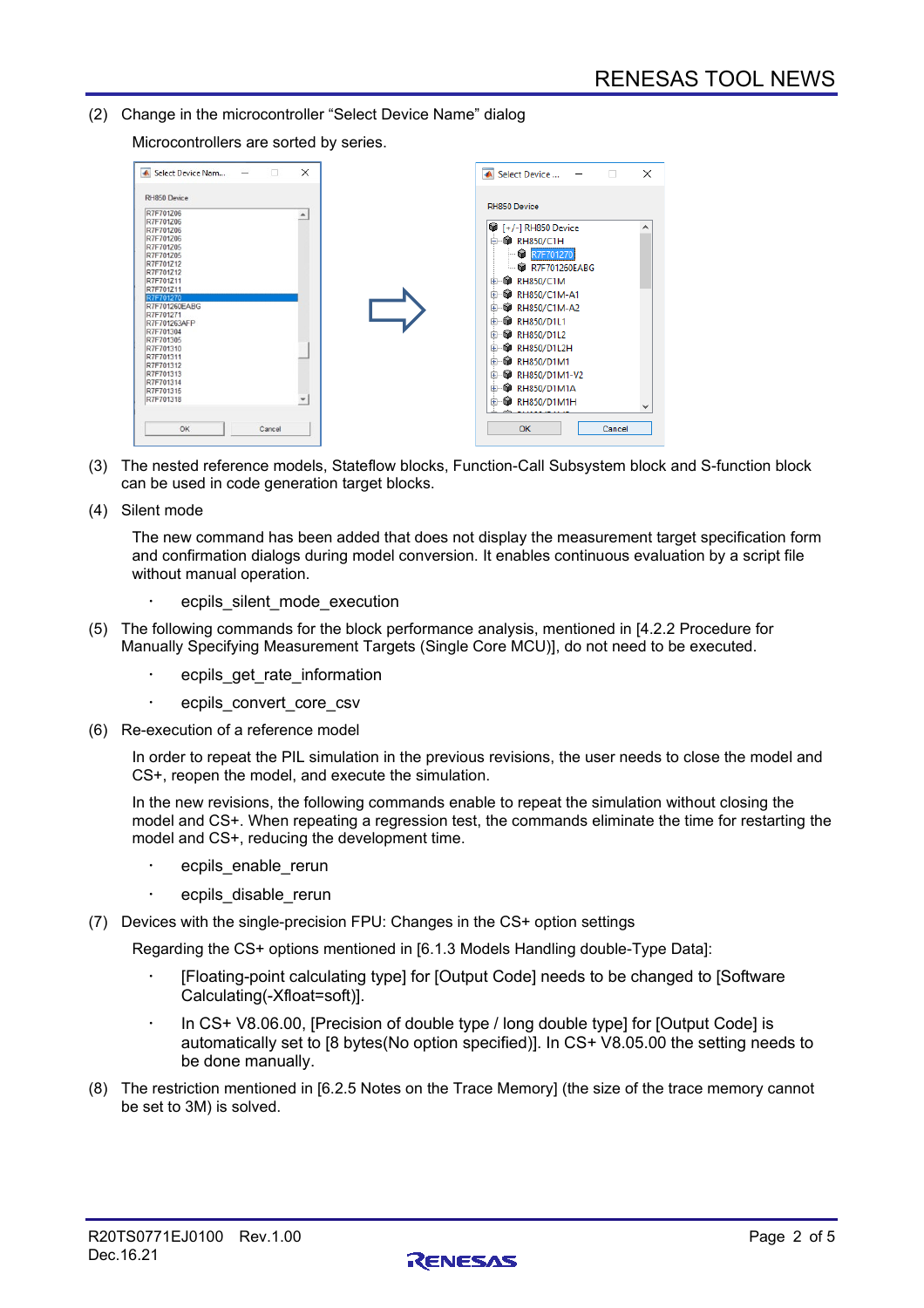# 2.2 Addition of Supported Devices

The following devices are supported.

| <b>Series</b> | <b>MCU</b>                                 | Version                 |  |
|---------------|--------------------------------------------|-------------------------|--|
| RH850/C1x     | RH850/C1H                                  | Supported               |  |
|               | RH850/C1M-A1, RH850/C1M-A2                 | Supported from V5.02.00 |  |
| RH850/E1x     | RH850/E1M-S2*                              | Supported               |  |
| RH850/F1x     | <b>RH850/F1L</b>                           | Supported               |  |
|               | RH850/F1K, RH850/F1KM                      | Supported               |  |
|               | RH850/F1H                                  | Supported               |  |
|               | <b>RH850/F1KH</b>                          | Supported from V5.02.00 |  |
| RH850/P1x     | RH850/P1M-C*, RH850/P1H-C*                 | Supported               |  |
|               | RH850/P1M-E                                | Supported               |  |
|               | RH850/P1M                                  | Supported from V5.02.00 |  |
| RH850/E2x     | RH850/E2M*                                 | Supported               |  |
|               | RH850/E2x-FCC2,<br>RH850/E2H*, RH850/E2UH* | Supported from V5.02.00 |  |

In order to execute the performance analysis in blocks using the software trace, a device with the trace RAM is required.

\*Only the time measurement using the performance measurement function is available. In order to execute the performance analysis in blocks using the software trace, the cycle-accurate simulator is required. Contact your local Renesas Electronics sales office or distributor for the cycle-accurate simulator.

#### 3. Updating the Products

Contact your local Renesas Electronics sales office or distributor for the updates.

#### 4. Evaluation Editions

Before purchasing the products, you can evaluate their performance and functionality with the evaluation editions. Contact your local Renesas Electronics sales office or distributor for the evaluation editions.

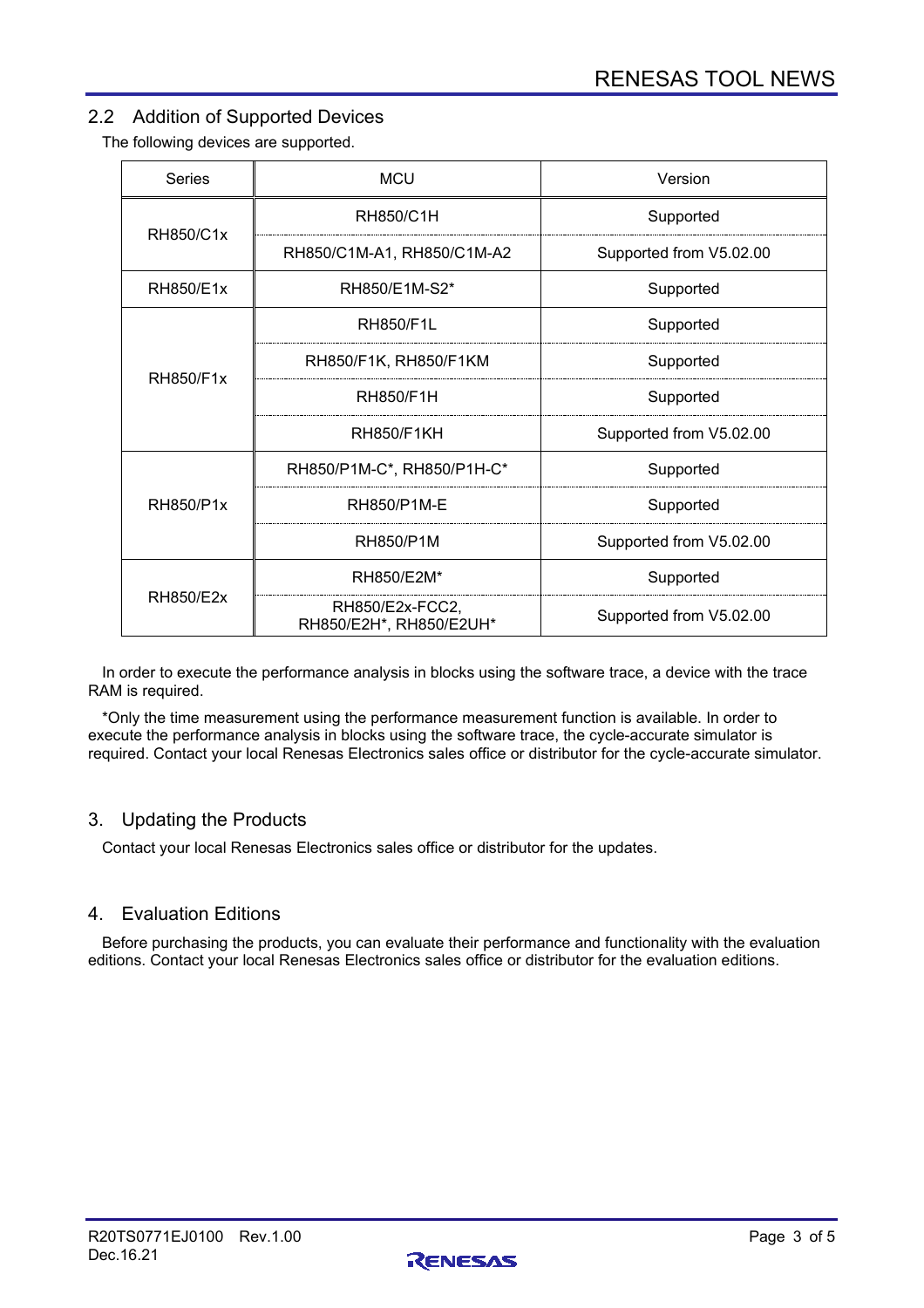# 5. Purchasing the Products

The products are provided under annual (one-year) software license agreements.

Contact your local Renesas Electronics sales office or distributor and inform them of the following product information.

Regarding the prices of the products, contact the sales office or distributor.

| Product name                                    | Orderable part number |
|-------------------------------------------------|-----------------------|
| Embedded Target for RH850 Multicore + Multirate | RTC00CST000000007J    |
| <b>Embedded Target for RH850 Multicore</b>      | RTC00CST000000002J    |
| Embedded Target for RH850                       | RTC00CST000000003J    |